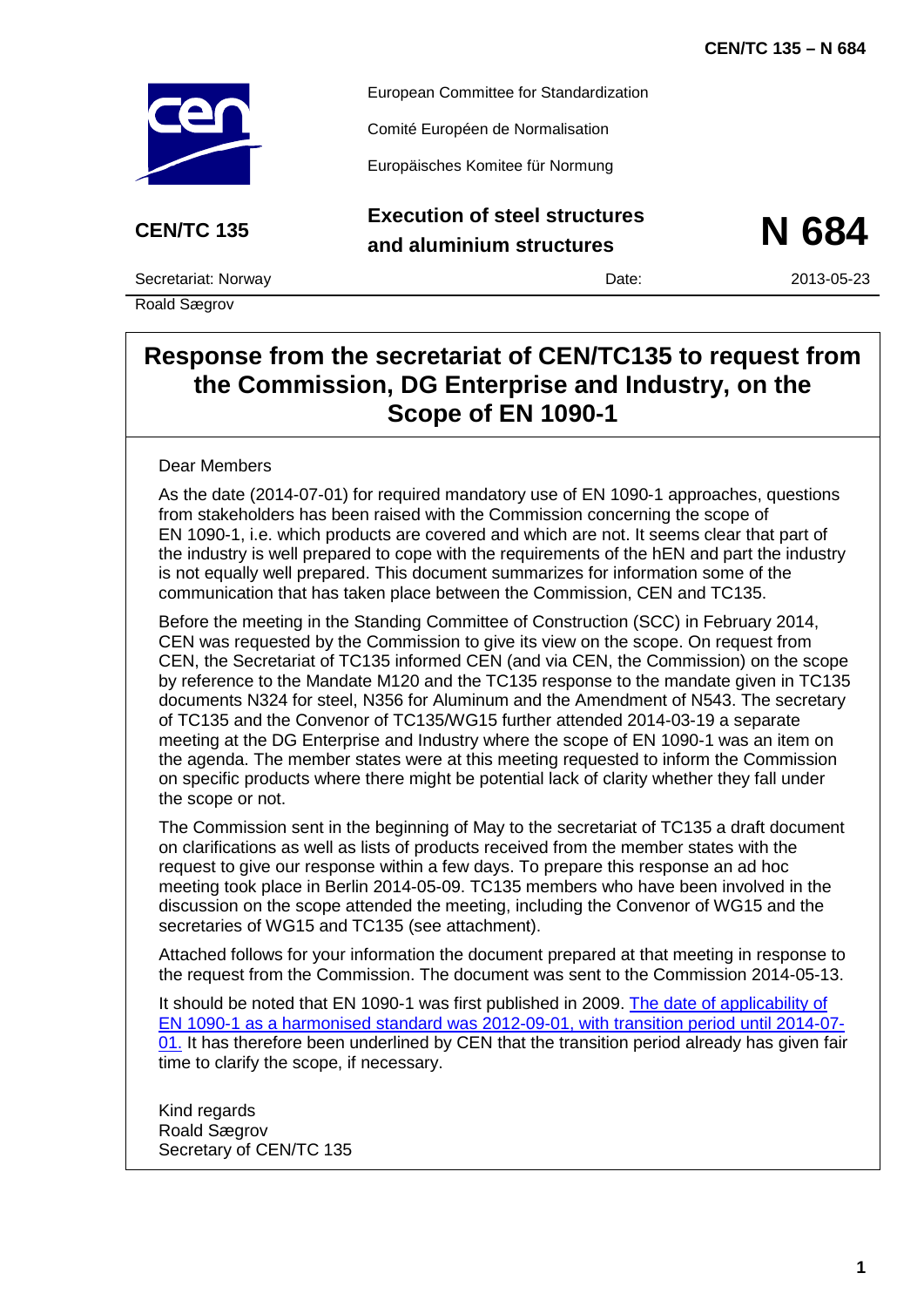

European Committee for Standardization

Comité Européen de Normalisation

Europäisches Komitee für Normung

**CEN/TC 135 Execution of steel structures and aluminium structures**

Secretariat: Norway Date: 2014-05-13

Roald Sægrov

# **TC135 response to request from the European Commission, DG Enterprise and Industry, on the Scope of EN 1090-1**

Dear Mr. Georgios Katsarakis

Reference is made to your e-mail 2014-05-02 requesting TC135 comments on your proposed draft on "Cases where CE Marking under EN 1090-1 is not possible" attached to your e-mail.

Reference is also made to your e-mail 2014-05-08 where you state: "Please note that we expect from the TC to clarify which products are covered or not by the EN. The question if some of them are construction products under the CPR or not, is not for the TC to solve."

This response to your request has been prepared by experts of CEN/TC135/WG15 responsible for EN 1090-1 at an ad hoc meeting in Berlin 2015-05-09. The attendees at the meeting were Karsten Kathage (DE, Convenor of WG15), Volker Hüller (DE), Georg Matzner (AT), David Moore (UK), Bert van Beek (NL), Pekka Yrjölä (FI), Karsten Zimmer (DE), Susan Kempa (DE, Secretary of WG15), Roald Sægrov (NO, Secretary of TC135).

Considering lists of products received attached to your e-mails as well as from members of TC135, two lists of products were prepared at the ad hoc meeting; a) a list of products that is regarded as falling under the scope of EN 1090-1 and b) a list of products that is regarded not to fall under the scope.

The lists are prepared as input for further discussion and decision by the Commission.

The lists may benefit from being presented also in other languages than English.

The lists cover only examples and the clarification of the scope is hence limited to the items listed. The presentation of the lists should include the general principles of the scope.

Please note that time has not allowed the lists to be discussed in full within WG15 and TC135.

Kind regards Roald Sægrov Secretary of CEN/TC 135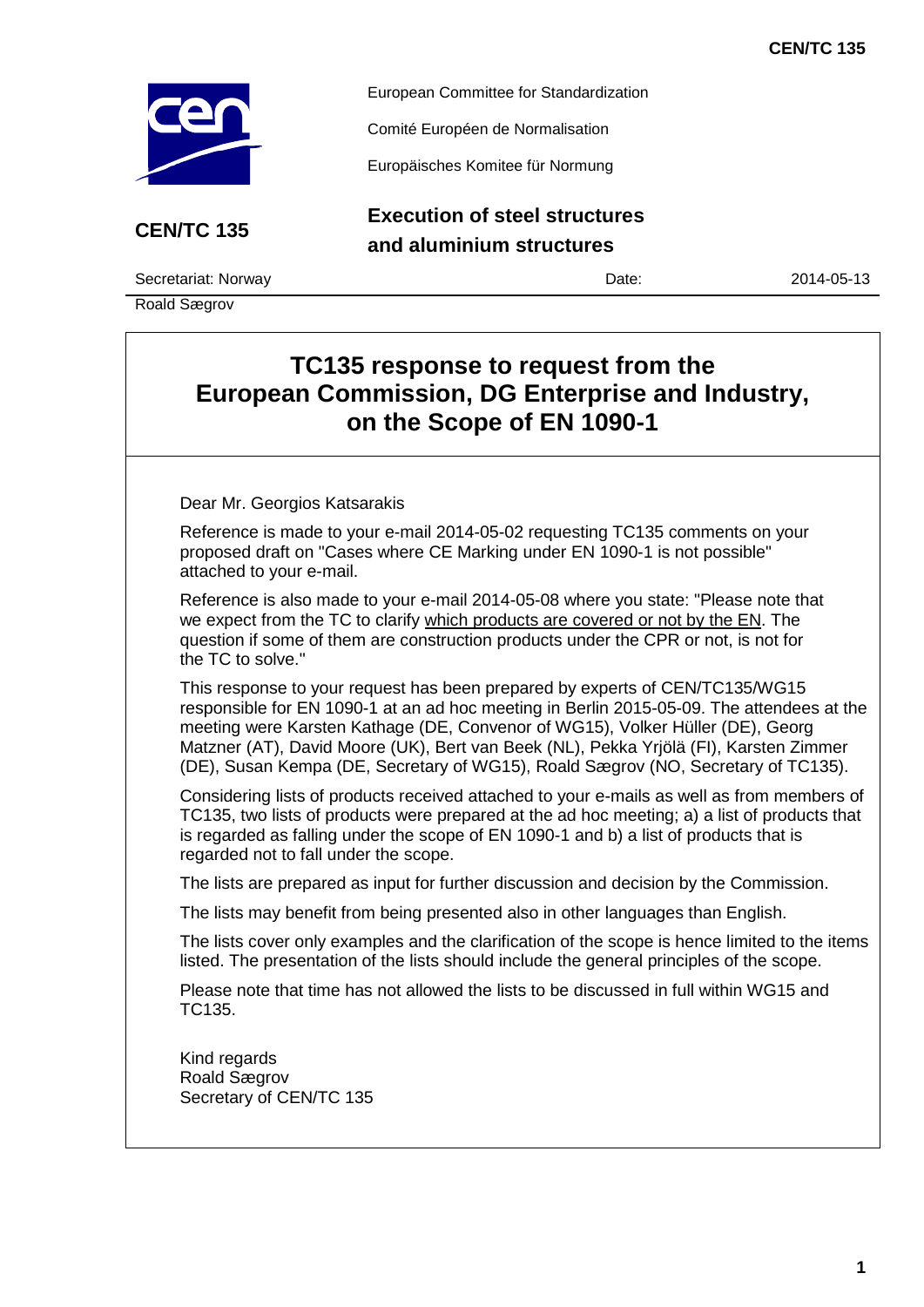## **CLARIFICATION OF SCOPE OF EN 1090-1**

### **Cases where CE-marking according to EN 1090-1 is necessary or not possible**

In order to state more precisely the scope of EN 1090-1 the following two comprehensive but not complete lists of examples have been prepared. The lists cover

- a. structural steel and aluminium construction products which are covered by the scope of EN 1090-1 and where CE-marking according to EN 1090-1 is mandatory,
- b. steel and aluminium products which are not covered by the scope of EN 1090-1 and where CE-marking according to EN 1090-1 is not possible.

## **a. Structural steel and aluminium construction products covered by the scope of EN 1090-1 and where CE-marking according to EN 1090-1 is mandatory**

- 1. Balconies
- 2. Balustrades (Edge Protection)
- 3. Base plates not covered by EN 10025-1
- 4. Beams not covered by EN 10025-1
- 5. Beam clamps without ETA
- 6. Bracing
- 7. Canopies, canopy framing
- 8. Catwalks
- 9. Cellular Beams
- 10. Cold-formed purlins and cladding rails
- 11. Cold-formed sheeting for roofing and cladding
- 12. Cold-formed decking for use in composite steel and concrete floors
- 13. Columns
- 14. Crane rail beams, crane stops
- 15. Culverts used as a bridge-like structure to carry traffic
- 16. Curved and bent beams
- 17. Door frames, if part of the structural frame
- 18. Fabricated Pile foundations
- 19. Fire escapes
- 20. Floor-opening frames, if integral part of the load bearing structure of the construction works
- 21. Girders not covered by EN 10025-1
- 22. Grillage beams and girders
- 23. Handrails (Edge Protection)
- 24. Hangers
- 25. Lintels not covered by EN 845-2
- 26. Load bearing fences
- 27. Marquee framing
- 28. Machinery supports, if integral part of the load bearing structure of the construction works
- 29. Mezzanine floors
- 30. Pipeline and pipe supporting structures
- 31. Plate girders (welded or bolted)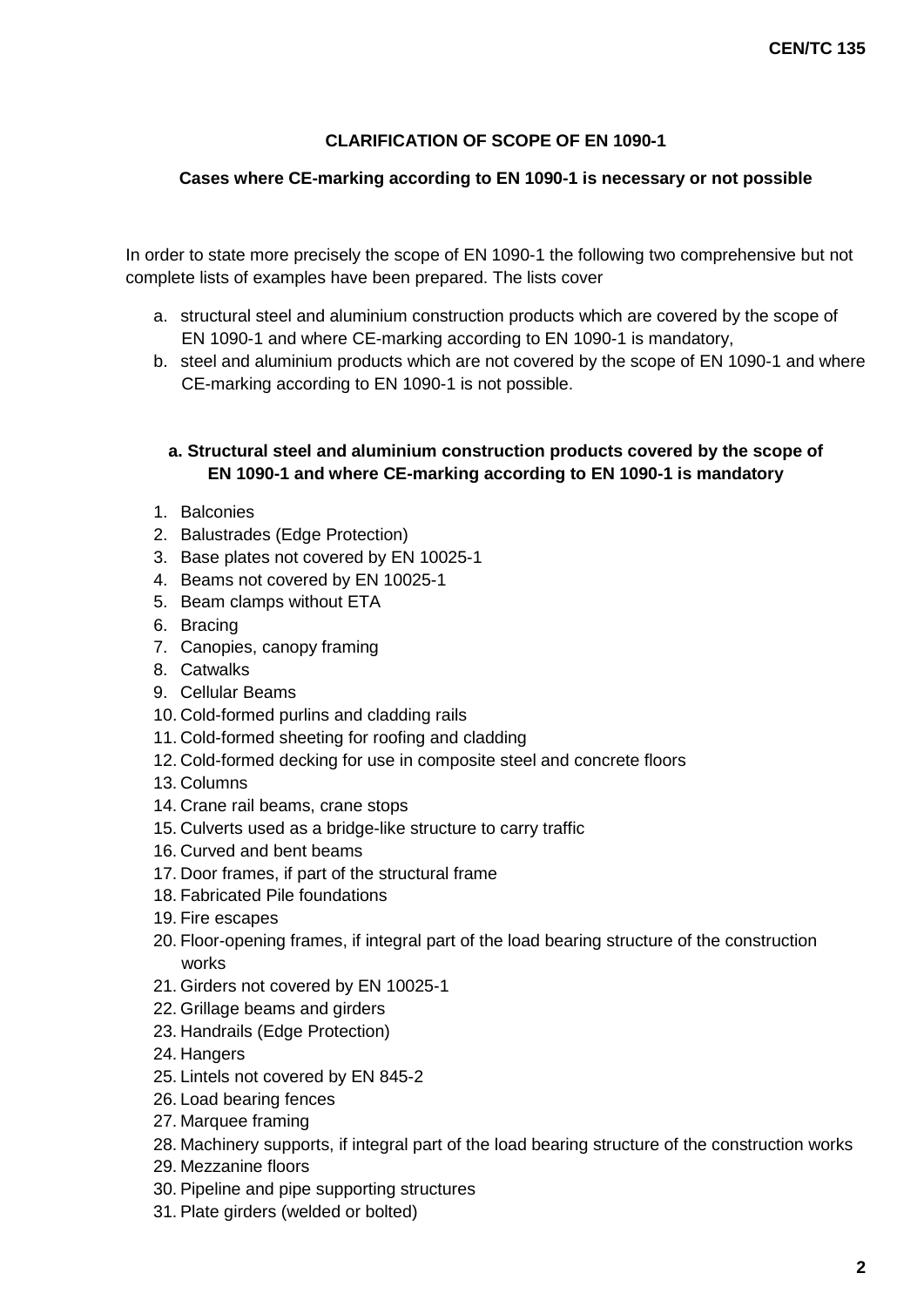- 32. Playground rides
- 33. Purlins
- 34. Racking systems
- 35. Ramps, if integral part of the load bearing structure of the construction works
- 36. Roof-opening frames, if integral part of the load bearing structure of the construction works
- 37. Sag rods
- 38. Sign and gantry girders
- 39. Silos
- 40. Stairs which are not covered by ETAG 008 and relevant ETAs
- 41. Structural components for bridges (incl. road-, railway- and footbridges, pipe bridges, moving bridges)
- 42. Structural components for buildings
- 43. Structural components for grandstands and stadia
- 44. Structural components for plant and machinery, if integral part of the load bearing structure of the construction works
- 45. Structural components for masonry structures
- 46. Structural components for Noise barriers
- 47. Structural components for timber structures without fasteners
- 48. Structural components for towers and masts
- 49. Structural components for wharfs, docks and piers
- 50. Structural steel components for composite steel and concrete structures
- 51. Structural frames for buildings, warehouses, schools, hospitals, dwellings, industrial and agricultural sheds
- 52. Structural frames for shelters
- 53. Tension rods without ETA
- 54. Tubular beams and columns
- 55. Trusses
- 56. Wall-opening frames, if part of the load bearing structure
- 57. Walkways, incl. open mesh flooring, if integral part of the load bearing structure of the construction works

## **b. Structural steel and aluminium products not covered by the scope of EN 1090-1 and where CE-marking according to EN 1090-1 is not possible**

- 1. Aluminium and aluminium alloys Structural products for construction works according to EN 15088
- 2. Bearings and steel components used in bearings according to EN 1337
- 3. Blind rivets
- 4. Cabinets for cables and power supply installations
- 5. Cables, ropes and wires
- 6. Castings
- 7. Cladding kits according to ETAG 034 and relevant ETAs
- 8. Cold formed steel tubes according to EN 10219-1
- 9. Components for suspended ceilings
- 10. Curtain walling according to EN 13830
- 11. Doors
- 12. Expansion joints for road bridges according to ETAG 032 and relevant ETAs
- 13. External blinds according to EN 13561
- 14. Fences and railings
- 15. Flagpoles
- 16. Forgings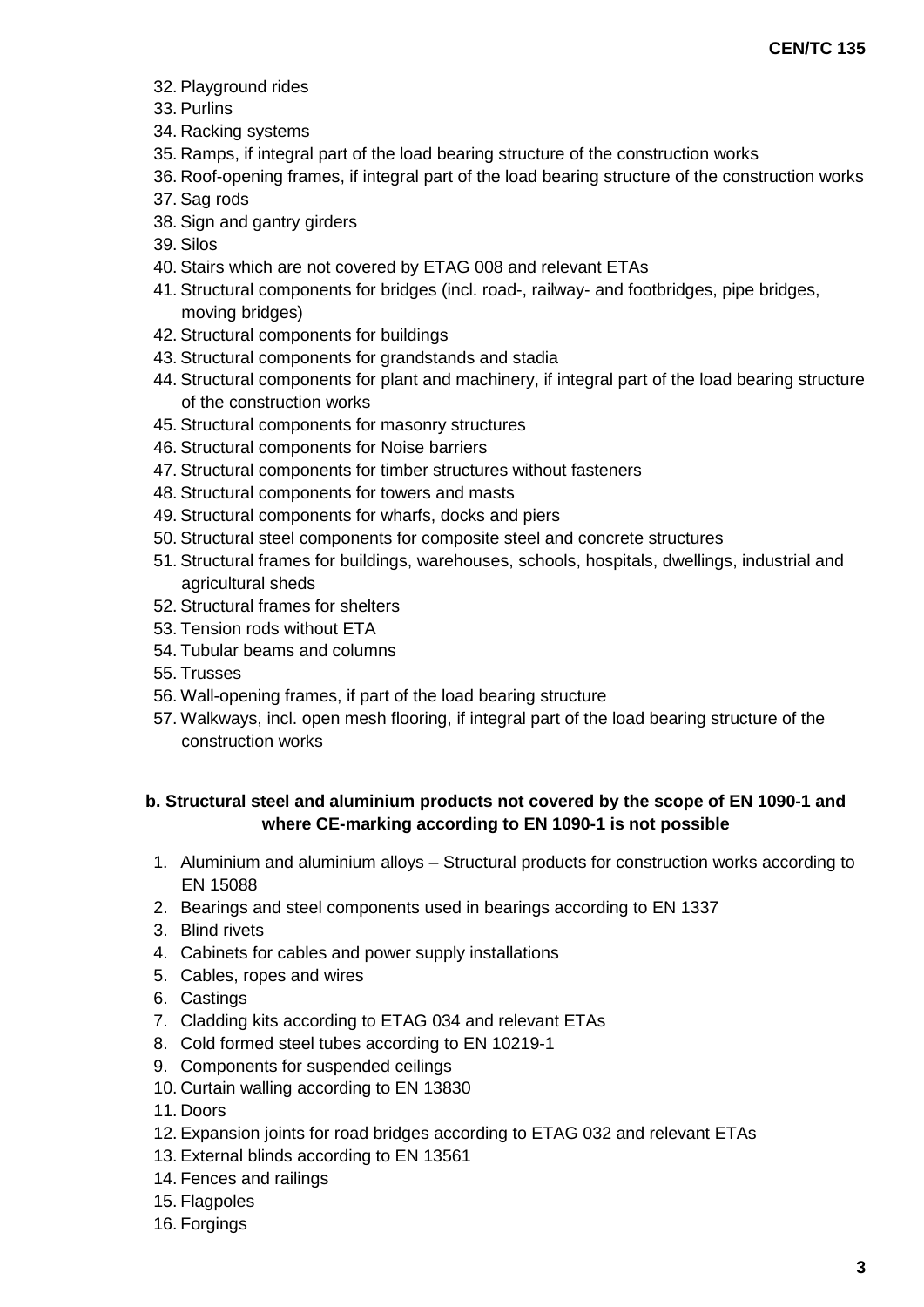- 17. Foundation bolts
- 18. Free-standing steel chimneys according to EN 13084-7
- 19. Fully supported metal sheet for roofing, cladding and lining according to EN 14783
- 20. Gates
- 21. Hangers and brackets for masonry according to EN 845-1
- 22. Hot finished steel tubes according to EN 10210-1
- 23. Hot rolled steel flat products and sections according to EN 10025-1
- 24. Industrial, commercial and garage doors and gates without fire resistance or smoke control according to EN 13241-1
- 25. Ladders
- 26. Lightning columns according to EN 40-5
- 27. Lintels for masonry according to EN 845-2
- 28. Masonry anchors according to EN 845-1
- 29. Metal anchors for use in concrete according to ETAG 001 and relevant ETAs
- 30. Metal anchors for use in masonry according to ETAG 029 and relevant ETAs
- 31. Metal chimneys according to EN 1856-1
- 32. Metal frame building kits according to ETAG 025 and relevant ETAs\*)
- 33. Metal framing components for plasterboard according to EN 14195
- 34. Metal liners according to EN 1856-2
- 35. Non-pre-loadable bolts according to EN 15048
- 36. Ornamentations
- 37. Pedestrian doorsets, industrial, commercial, garage doors and openable windows Product standard, performance characteristics - Fire resistance and/or smoke control characteristics according prEN 16034
- 38. Piles if non-fabricated
- 39. Pipelines and pipes
- 40. Powder actuated fasteners (cartridge fired pins) with ETA
- 41. Prefabricated building units according to ETAG 023 and relevant ETAs\*)
- 42. Prefabricated stair kits according to ETAG 008 and relevant ETAs
- 43. Prefabricated steel and stainless steel wire rope systems with ETA
- 44. Prefabricated tension rod systems with ETA
- 45. Pre-loadable bolts according to EN 14399-1
- 46. Pressure vessels not incl. the supporting structure
- 47. Rails or sleepers for railway systems
- 48. Reinforcing steel for concrete or masonry
- 49. Road parapets, crash barriers, crash cushions according to EN 1317-5
- 50. Roof safety products incl. roof ladders and walkways
- 51. Scaffoldings
- 52. Sculptures (Metal Art)
- 53. Self-drilling and self-tapping screws
- 54. Self-supporting insulating panels (sandwich panels) according to EN 14509
- 55. Self-supporting metal sheets for roofing, cladding and lining according to EN 14782 used in structural class III as defined in EN 1993-1-3 and EN 1999-1-4.
- 56. Sheet piling according to prEN 10248-1 and prEN 10249-1
- 57. Shutters according to EN 13659
- 58. Site based activities
- 59. Stainless steel strip according to EN 10088-4
- 60. Stainless steel bars, rods, wire, sections according to EN 10088-5
- 61. Steel and aluminium components covered by the Machinery Directive
- 62. Steel casting for structural use according to EN 10340
- 63. Steels for quenching and tempering for construction purposes according to EN 10343